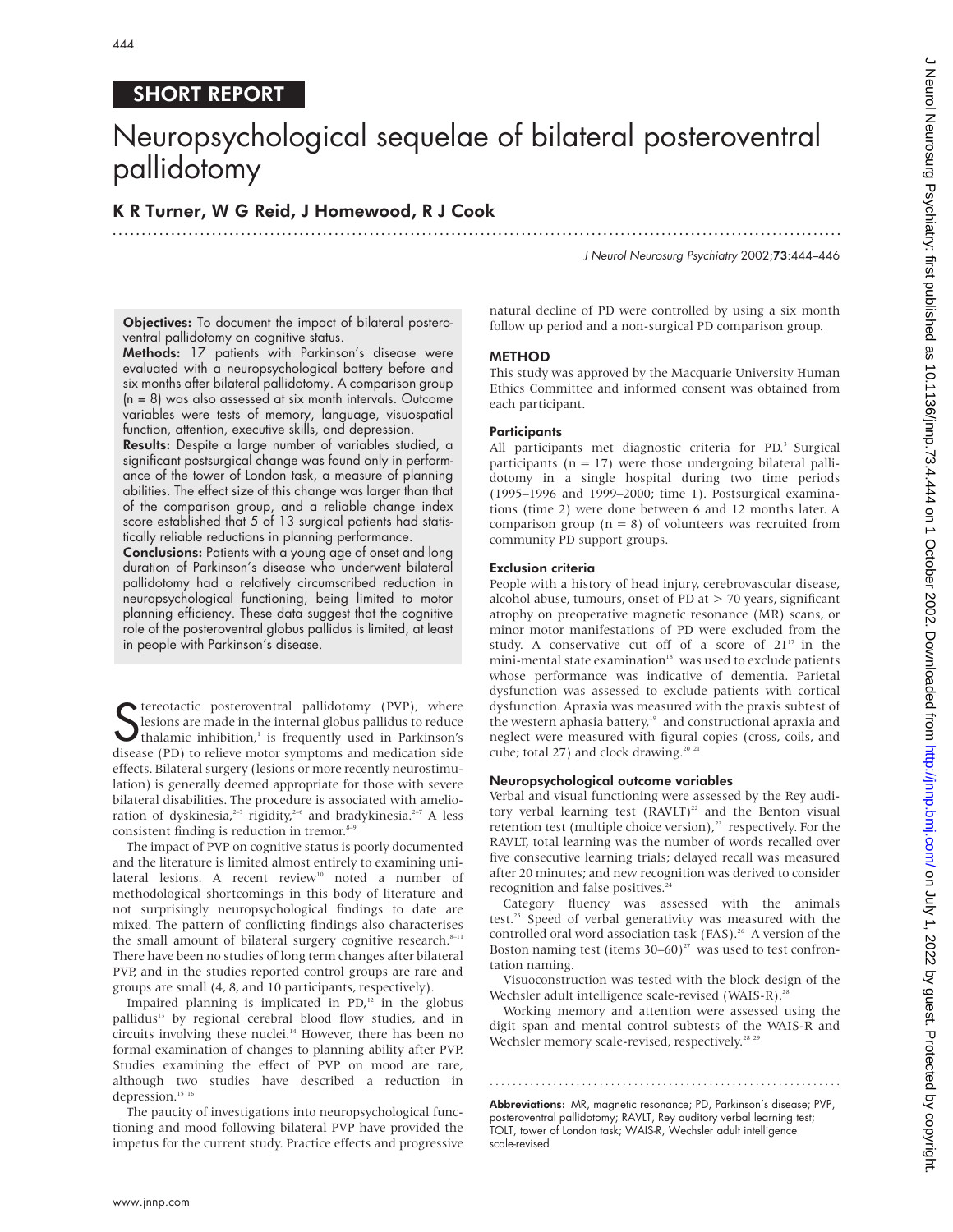|                                              | Surgical group |               |                          | Non-surgical group |             |
|----------------------------------------------|----------------|---------------|--------------------------|--------------------|-------------|
|                                              | Time 1         | Time 2        | Wilcoxon two-tailed test | Time 1             | Time 2      |
| RAVLT total learning                         | 40.2 (10.1)    | 39.7(9.3)     | 0.3815                   | 42.9(6.5)          | 45.7(3.7)   |
| RAVLT delayed recall                         | 6.6(3.4)       | 6(3.9)        | 0.0828                   | 7.9(2.5)           | 8.3(2.5)    |
| RAVLT new recognition                        | 0.86(0.09)     | 0.86(0.13)    | 0.8585                   | 0.92(0.1)          | 0.91(0.1)   |
| Benton visual retention test multiple choice | 9.3(2.6)       | 9.1(2.9)      | 0.6623                   | 11.1(2.4)          | 12.3(1.8)   |
| Animals                                      | 16.8(4.2)      | 15.5(5.1)     | 0.2052                   | 17.3(5.5)          | 16.6(2.9)   |
| Controlled oral word association task        | 40.4 (15)      | 40 (14)       | 0.5753                   | $36.5$ (7.6)       | 35.7(14.5)  |
| Boston naming test 31 item                   | 20.9(6.1)      | 21.9(5.4)     | 0.0201                   | 27.5(2.4)          | 29(1.1)     |
| WAIS-R block design                          | 20.1(12.5)     | $19.9$ (11.7) | 0.8136                   | 24.4(8.3)          | 27 (10.9)   |
| WAIS-R digit span                            | 14.2(3.9)      | 15.1(3.2)     | 0.1982                   | 17.1(3.9)          | 18.2(2.3)   |
| WMS-R mental control                         | 5.3(1.1)       | 5.4(.8)       | 0.7055                   | 5.6(0.7)           | 5.8(0.4)    |
| Raven's coloured progressive matrices        | $26.6$ $(5.5)$ | 26.9(5.5)     | 0.9496                   | 32.4(2.4)          | 33.7 (0.82) |
| <b>WAIS-R</b> similarities                   | 16.4(5.6)      | 16.4(4.7)     | 0.6791                   | 22.4(2)            | 22.5(2.3)   |
| Tower of London total moves trials 8-12      | 36.1(8.5)      | 46 (14.3)     | $0.0087*$                | 30.9(3)            | 34.5(7.4)   |
| Geriatric depression scale                   | 11.5(6.2)      | 9.4(6.4)      | 0.1188                   | 8.9(7.6)           | 5(3.9)      |

Raven's coloured progressive matrices<sup>30 31</sup> were used to assess non-verbal reasoning and the similarities subtest of the WAIS-R was used to measure verbal abstract reasoning. A short version of the tower of London task (TOLT) (practice and trials  $8-12$ <sup>32</sup> was used to measure planning and problem solving, where the number of attempts for each trial was summed (TOLT) as the outcome measure.

The 30 item geriatric depression scale<sup>33-34</sup> was used to measure the impact of PVP on mood.

#### Neurosurgical procedure

The surgical procedure for making bilateral 4–6 mm lesions in the posteroventral portion of the internal globus pallidus has been described elsewhere.<sup>2</sup> In brief, preoperative T1 weighted MR and localised computed tomography images are fused and registered to stereotactically defined MR images. The probe passage is represented graphically with respect to a Cosman Robert Wales head frame and computed tomographic and MR images. The lesion site is confirmed during surgery with physiological macrostimulation and after surgery using a postoperative MR. The lesions are confined to the internal pallidum and are comet shaped with the apex sited in the ansa lenticularis directly above the optic tract lateral to the internal capsule.

# RESULTS

No participants scored less than 21 on the mini-mental state examination, and praxis and parietal functioning were intact. There were 17 participants in the surgical group (eight men and nine women) and eight in the non-surgical group (six men and two women). Follow up data are limited to 16 and 6 in the two groups, respectively, as one surgical and two non-surgical participants dropped out of the study.

# Group characteristics

The comparison group was older than the surgical group (mean (SD) 67.6 (8.9) and 60.4 (6.6) years), had a later age of onset (59.1 (6.4) and 46.8 (8.9) years), and had had the disease for a shorter time (8.5 (4.2) and 13.7 (5.4) years). The majority of the surgical group was at Hoehn and Yahr  $(HY)^{35}$  stages 2.5–4, and most members of the non-surgical group were at Hoehn and Yahr stage 2.

In a preliminary analysis, Pearson correlations, box plots, and histograms showed that the groups differed on covariates (age, age at onset, duration), that the relation between the covariates and outcomes differed for the groups, and that outcomes were not normally distributed. A within group comparison of the surgical group alone (time 1 versus time 2) was therefore used, and only those tests showing significant change were examined in the non-surgical group (time 1 versus time 2).

Matched pairs non-parametric Wilcoxon tests were applied and only one variable changed significantly from time 1 to time 2. Scores on the TOLT increased, suggesting reduced planning ability (table 1). A large difference in effect size $36$  was found for the TOLT, as 0.39 and 0.97 for the non-surgical and surgical group, respectively. The reliable change index<sup>37</sup> 38</sup> was computed and a confidence interval for the TOLT was established<sup>37</sup>. A correction factor was added to 90% confidence intervals based on an estimated mean practice effect, which was the mean difference score for the comparison group (2.83). The 90% confidence interval was calculated at ±16.19. Five of the 13 surgical patients who completed the task on two occasions had difference scores outside the confidence interval. None of the comparison group had scores outside this interval.

# **DISCUSSION**

This study isolated the impact of bilateral PVP to a six months' postsurgical decline in planning. It is unlikely that this was due to aging or disease progression, as the effect size (0.97) was greater than in a PD comparison group (0.39).

These results are comparable with those from a study that found that executive deficits were not apparent in a non-surgical PD group<sup>39</sup> and are consistent with reports of no cognitive change after PVP,<sup>3-40</sup> where planning was not assessed. The findings conflict with reports of a post-PVP language change,<sup>9</sup> which may be attributable to confounding factors such as practice or to transient sequelae.

The results fit with recent assertions that the basal ganglia and globus pallidus have a non-motor role<sup>13-41</sup> and with neuroimaging studies implicating the prefrontal, anterior cingulate, premotor cortex,<sup>42-44</sup> and globus pallidus<sup>13</sup> in specific planning processes. However, a striking feature of this study was that it documented limited cognitive decline after bilateral lesions using the technique described<sup>2</sup> and suggests that the posterior globus pallidus has a relatively limited role in cognitive function, at least in PD, isolated to motor planning efficiency.

The fact that speed of processing, language, memory, visuospatial skills, and abstract reasoning remained intact after surgery supports recent assertions that there are multiple segregated thalamocortical circuits with distinct cognitive and motor circuits.<sup>18-47</sup> However, the conjoint occurrence of postsurgical motor changes<sup> $2-49$ </sup> and the planning changes determined here are not predicted by theories localising cognitive circuits to the anterior and intermediate globus